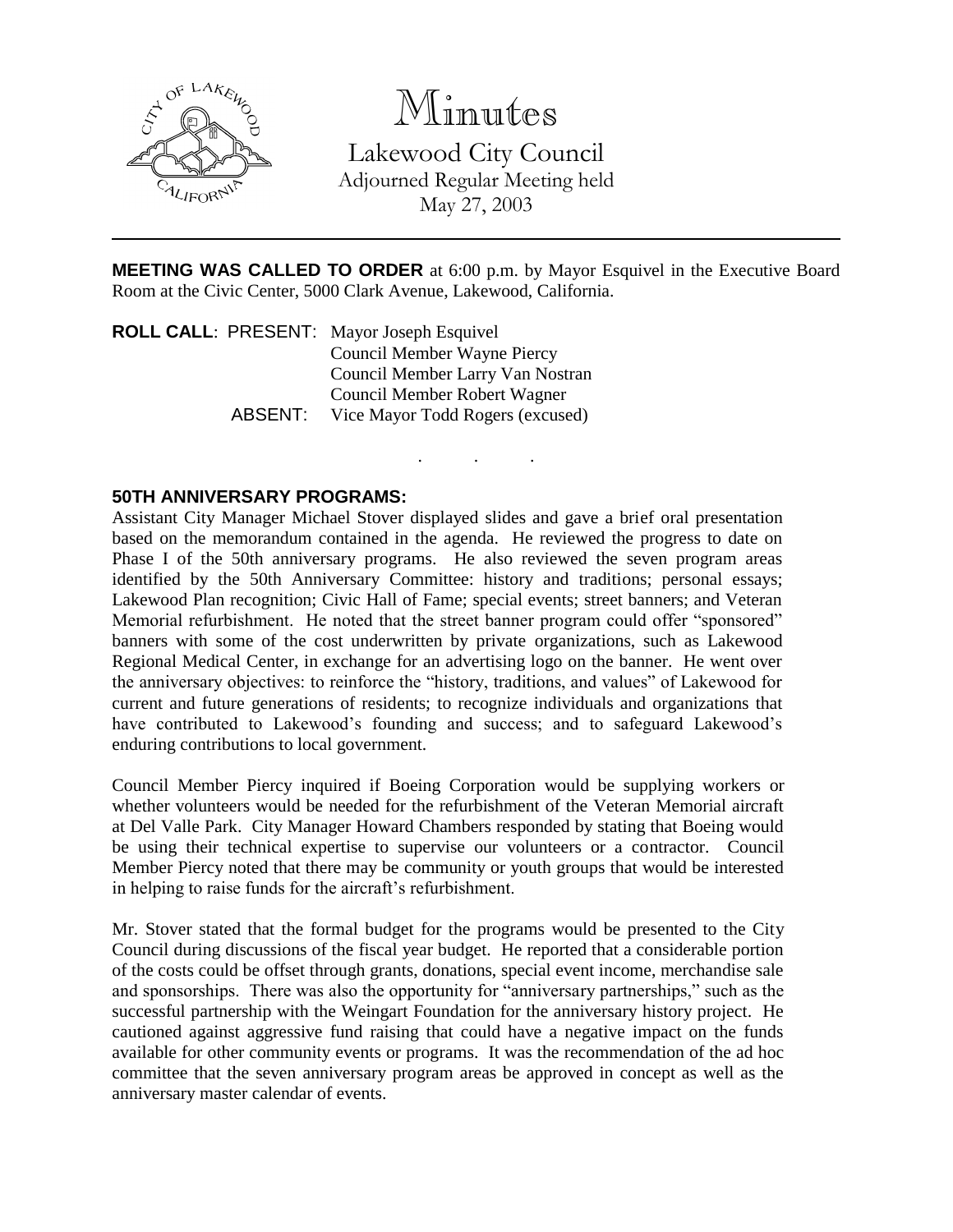City Council Minutes May 27, 2003 Page 2

## **50TH ANNIVERSARY PROGRAMS:** Continued

COUNCIL MEMBER PIERCY MOVED AND COUNCIL MEMBER VAN NOSTRAN SECONDED TO APPROVE THE PROGRAMS AND THE SPECIAL EVENT CALENDAR IN CONCEPT

Council Member Piercy stated it would be important to have appropriate publicity about anniversary programs and be open about the nature of offsetting funding for these programs, such as grants, donations and partnerships, since the City Council would lose credibility with the community if it were to cry about State budget cuts impacting the City while appearing to spend a lot on anniversary programming.

Council Member Wagner stated that while each individual program was good, he felt collectively that it was overkill. He expressed concern that receiving donations for 50th anniversary activities was affecting the ability of community organizations to acquire contributions. He also expressed concern about the lack of response from the California Contract Cities Association to recognition for the Lakewood Plan. He referenced activity in the Sacramento legislature that would severely cripple the ability of government agencies to contract for services, and that CCCA should be doing more in that battle.

Mr. Stover noted that Lakewood had done more to sound the alarm about the attack on contracting, which was also one of the objectives of recognizing the significance of the Lakewood Plan on California cities.

City Attorney John S. Todd stated that the reason Contract Cities had been formed to begin with was to counter those in the League of California Cities who were opposed to contracting and that the Contract Cities Association needed to be aggressively involved.

COUNCIL MEMBER PIERCY CALLED FOR THE QUESTION.

Mayor Esquivel stated that although funding was more challenging in difficult financial times, celebrating Lakewood's 50th anniversary was like certain other events, such as the Award of Valor and the Mayor's Prayer Breakfast, which were of significant importance to the community and should not be cancelled.

Council Member Van Nostran stated that they should not move forward if there were still Council Members with questions to be resolved.

Council Member Wagner stated that he felt the issues deserved more discussion.

COUNCIL MEMBER PIERCY MOVED AND COUNCIL MEMBER VAN NOSTRAN SECONDED TO TABLE THE MATTER.

. . .